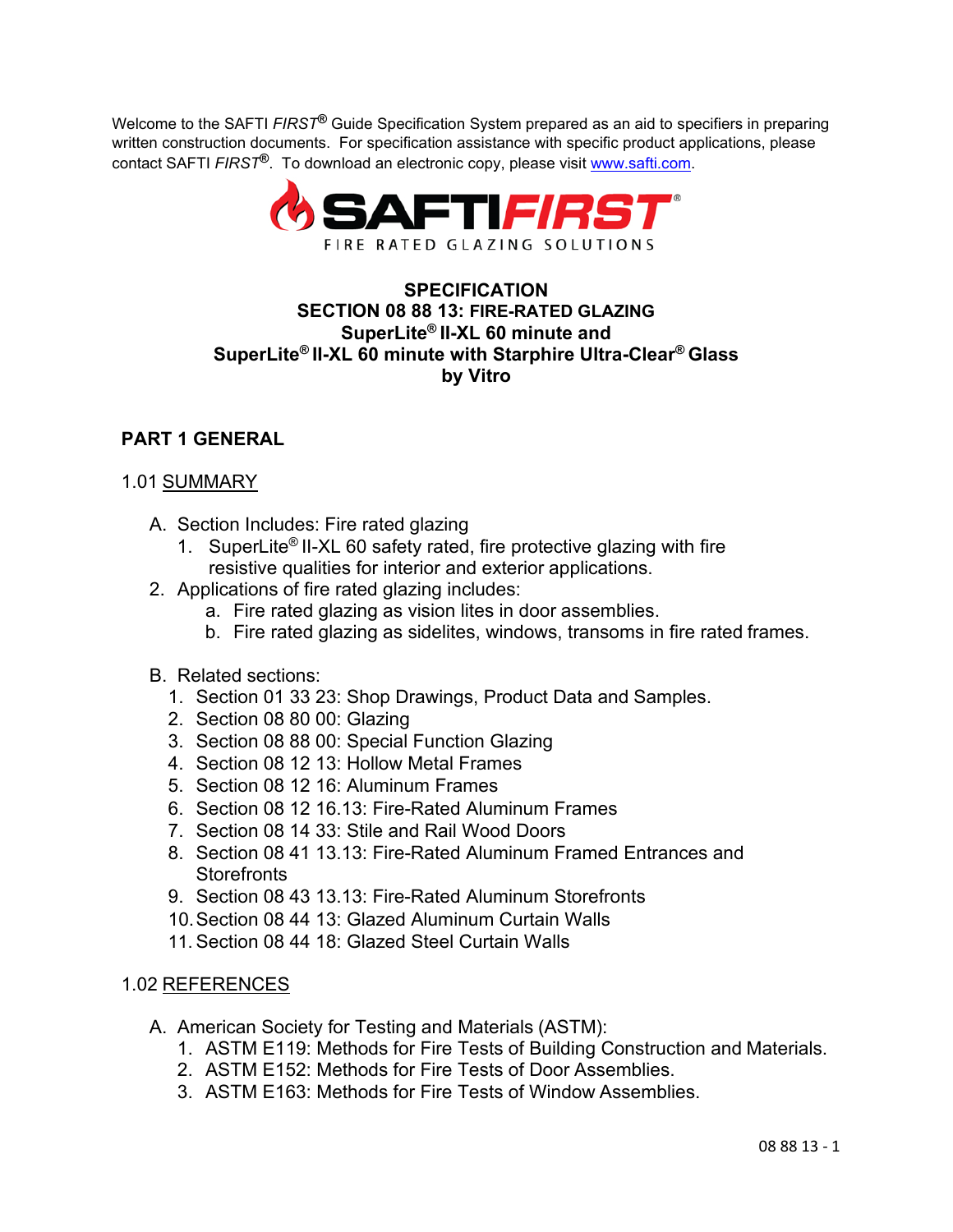- 4. ASTM E2074: Standard Test Method for Fire Tests of Door Assemblies, including Positive Pressure Testing of Side-hinged and Pivoted Swinging DoorAssemblies.
- 5. ASTM E2010-1: Standard Test for Positive Pressure of Fire Tests of Window Assemblies.
- B. National fire Protection Association (NFPA):
	- 1. NFPA 80: Fire Doors and Windows.
	- 2. NFPA 251: Fire Tests of Building Construction and Materials.
	- 3. NFPA 252: Fire Tests of Door Assemblies.
	- 4. NFPA 257: Fire Tests of Window Assemblies.
- C. Underwriters Laboratories, Inc. (UL):
	- 1. UL 9: Standard for Safety of Fire Tests of Window Assemblies.
	- 2. UL 10 B: Standard for Safety of Fire Tests of Door Assemblies.
	- 3. UL 10 C: Standard for Safety of Positive Pressure Tests of Door Assemblies.
	- 4. UL 263: Fire Tests of Building Construction and Materials.
- D. Standard Council of Canada:
	- 1. ULC Standard CAN4-S101: Fire Tests of Building Construction and Materials.
	- 2. ULC Standard CAN4-S104: Fire Tests of Door Assemblies.
	- 3. ULC Standard CAN4-S106: Fire Tests of Window Assemblies.
- E. Consumer Product Safety Commission (CPSC):
	- 1. CPSC 16 CFR 1201: Safety Standard for Architectural Glazing Materials.
- F. Glass Association of North America (GANA)
	- 1. GANA Glazing Manual.
	- 2. FGMA Sealant Manual.
- G. National Fenestration Rating Council (NFRC)
	- 1. NFRC 100: Procedure for Determining Fenestration Product U-Factors.
	- 2. NFRC 200: Procedure for Determining Fenestration Product Solar Heat Gain Coefficient and Visible Transmittance at Normal Incidence.
- H. [American Recovery and Reinvestment Act
	- 1. Section 1605, Title XVI Buy American Provision]
- I. [Insert building code used by Authority Having Jurisdiction]

### 1.03 SYSTEM DESCRIPTION

A. Performance Requirements: Provide a fire rated glazing manufactured, fabricated and installed to maintain performance criteria stated by manufacturer without defects, damage, or failure.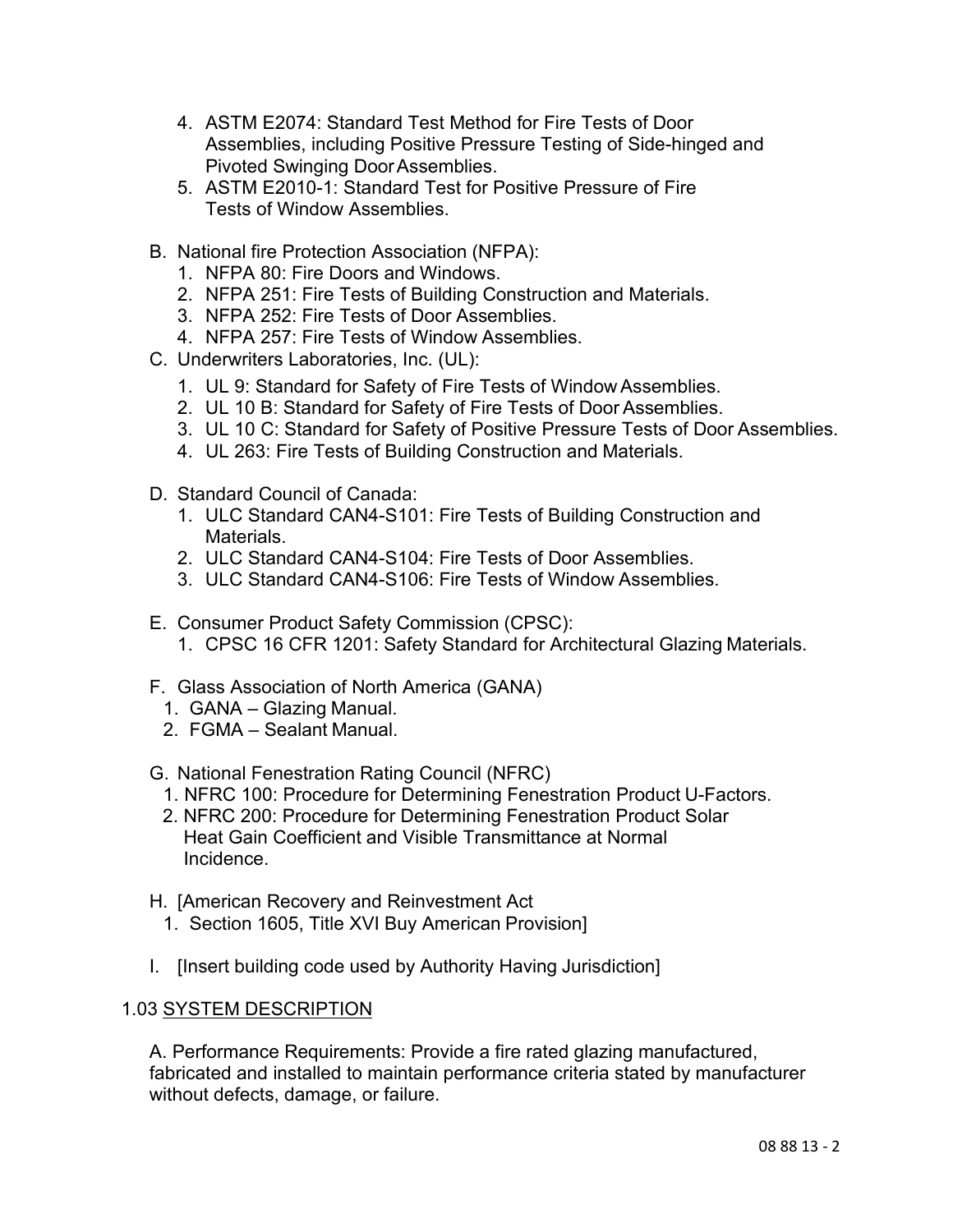- 1. Fire Rating: 60 minutes with hose stream.
- 2. Safety rated, fire protective glazing with fire resistive qualities tested in accordance with ASTM E119, NFPA 80, NFPA 251, NFPA 252, NFPA 257, UL 9, UL 10B, UL 10C and UL 263.
- 3. Testing Laboratory: Fire test shall be conducted by a nationally recognized independent testing laboratory.
- A. Listings and Labels:
	- 1. Fire rated glazing shall be under current follow-up services by nationallyrecognized independent testing laboratory approved by OSHA and maintain a current listing or certification. Assemblies shall be labeled in accordance with limits of listings.

### 1.04 SUBMITTALS

- A. . Submit listed submittals in accordance with Conditions of the Contract and Division 1 Submittal Procedure Section.
	- 1. Shop Drawings: Submit shop drawings showing layouts, profiles and product components.
	- 2. Samples: Submit 12x12 glass samples.
	- 3. Technical Information: Submit latest edition of manufacturer's product data.

### 1.05 DELIVERY, STORAGE AND HANDLING

- A. General: Comply with Division 1 Product Requirements Sections.
- B. Ordering: Comply with manufacturer's ordering instructions and lead-time requirements to avoid construction delays.
- C. Delivery: Deliver materials to specified destinations in manufacturer or distributor's packaging.
- D. Storage and Protection: Store off ground, under cover, protected from weather and construction activities and at temperature conditions recommended bymanufacturer.

#### 1.06 PROJECT CONDITIONS

A. Field Measurements: Verify actual measurements for openings by field measurements before fabrication. Show recorded measurements on shop drawings. Coordinate field measurements and fabrication schedule with construction progress to avoid construction delays.

#### 1.07 WARRANTY

A. Project Warranty: Refer to Conditions of the Contract for project warranty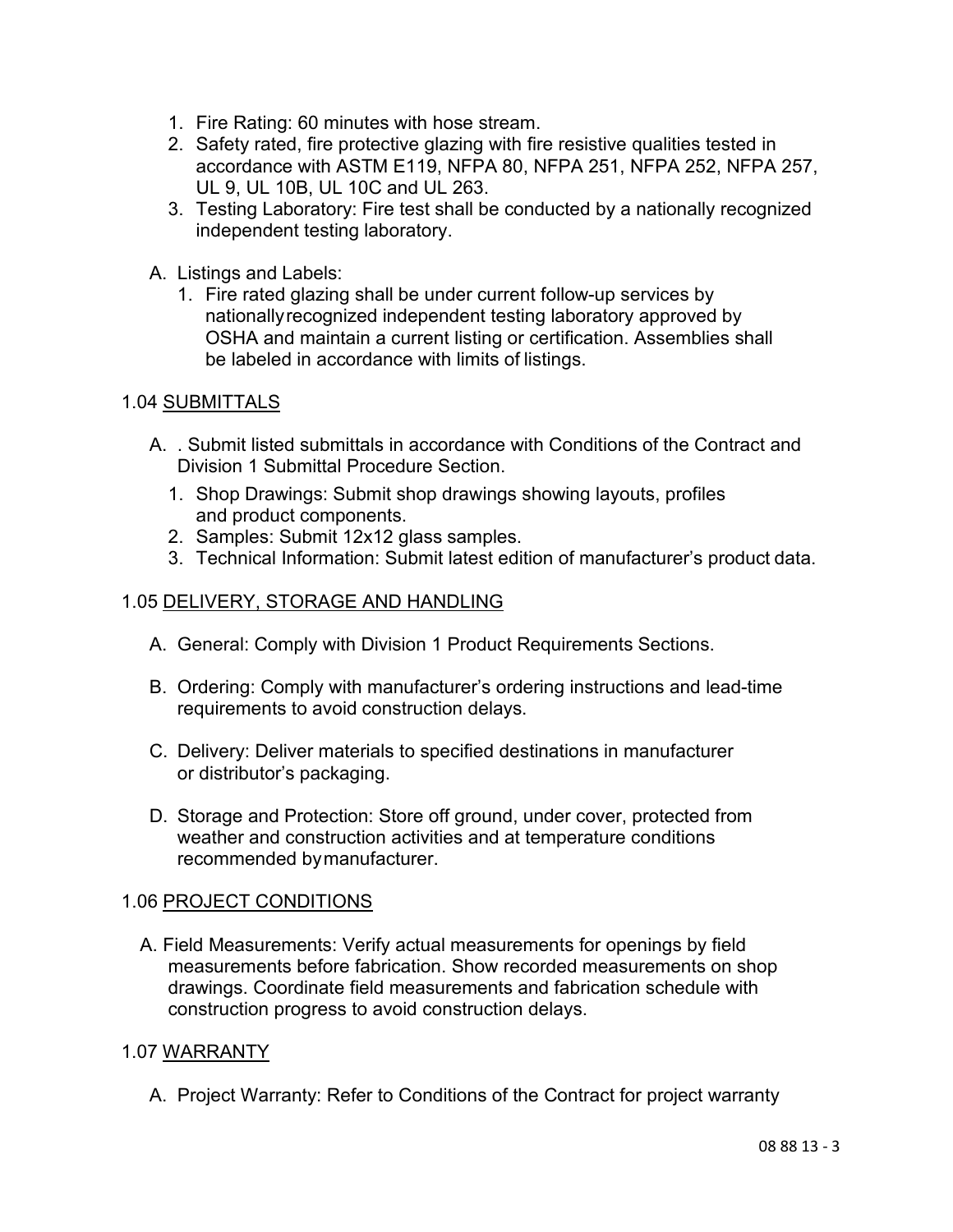provisions.

B. Manufacturer's Warranty: Submit, for Owner's acceptance, manufacturer's standard warranty document. Manufacturer's warranty is not intended to limit other rights that the Owner may have under the Contract Documents. 1. Warranty Period: 5 years from date of shipping.

## **PART 2 PRODUCTS**

### 2.01 FIRE RATED GLAZING

- A. Material: SuperLite® II-XL 60 minute fire protective glazing with fire resistive qualities.
- B. Manufacturer: SuperLite® II-XL as manufactured and distributed by SAFTI *FIRST*®.
	- 1. Contact: 100 N Hill Drive, Suite 12, Brisbane, CA 94005; Telephone 888.653.3333; email [info@safti.com;](mailto:info@safti.com) Web site [www.safti.com.](http://www.safti.com/)
	- 2. Fire rated glass and framing must be provided by a single-source, US manufacturer. Distributors of fire rated glass and framing are not to be considered asmanufacturers.
- C. Design Requirements:
	- 1. Make-up: Must be comprised of an inboard and outboard lite of [clear tempered] [Starphire Ultra-Clear® glass by Vitro] protecting a clear, fire resistive, intumescent interlayer.
	- 2. Thickness: 1" (26 mm) standard profile.
	- 3. Weight: 12-lbs/sq. for standard 1" (26 mm) standard profile.
	- 4. Sound Transmission Rating: Must meet 43 STC/39 OITC in 1-3/8" standard profile; Must meet 43 STC/ 37 OITC insulated with ¼" Low-E.
	- 5. Dimensions: Must meet max. clear view area of 4,952 sq. in., measuring at least 124 in. on the long side.
	- 6. Appearance: Must be tint-free, optically clear fire resistive glazing.
	- 7. Fire Rating: Must be fire rated to 60 minutes with hose stream and meet ASTM E-119.
	- 8. Impact Safety Resistance: CPSC 16 CFR 1201 Cat. I & II.
	- 9. Hard Body Impact Classification: Must meet ASTM C1629/C1629M Level 3.
	- 10.Soft Body Impact Classification: Must meet ASTM E695 Level 3.
	- 11.Surface Abrasion Resistance: Must meet ASTM D4977 Level 3.
	- 12.Customization: Available in insulated, energy performance, bulletresistant, blast- resistant, hurricane-resistant, laminated, tinted, patterned, frosted, mirrored, reflective, segmented, decorative and more.
- D. Manufacturer's Fire Rated Glazing Material: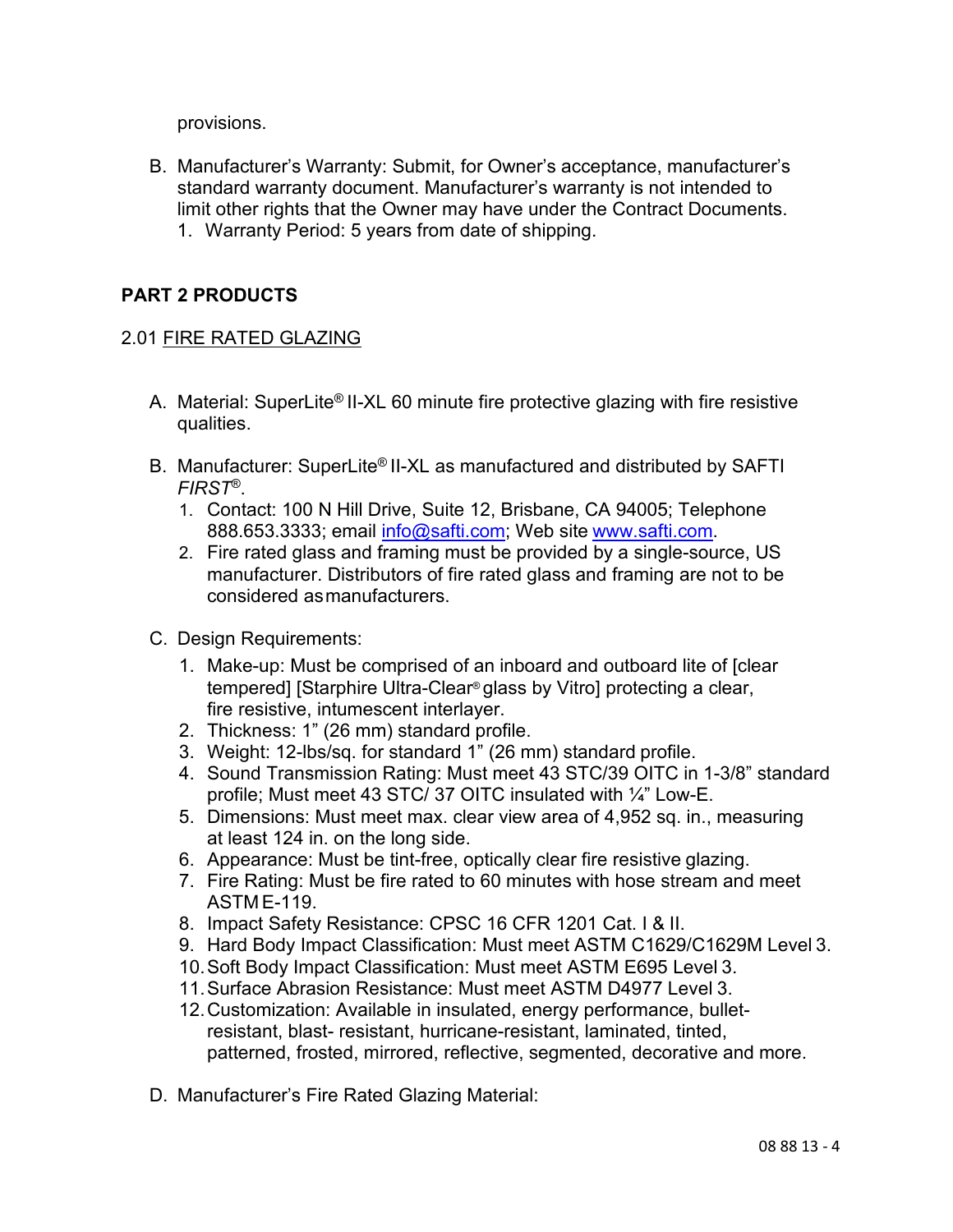- 1. Each piece of fire-rated glazing material shall be labeled with a permanent logo including name of product, manufacturer, testing laboratory, fire rating period and safety glazing standards.
- 2. Glazing materials installed in Hazardous Locations, subject to human impact, shall be certified and permanently labeled as meeting applicable requirements reference in NFPA 80:
	- a) CPSC 16 CFR 1201 Cat. I & II
- E. Substitutions: No substitutions allowed.

### 2.02 MATERIALS

- A. Glazing Accessories: Manufacturer recommended fire rated glazing accessory as follows:
	- a. Glazing with EPDM tape or other listed flame resistant gasket material and calcium silicate setting blocks.

## 2.03 RELATED PRODUCTS

Note: Basis of design for fire rated framing system is GPX® Framing as manufactured by SAFTI FIRST®. 

- A. Glazing shall be installed in an equally rated framing system.
- B. Pressure glazing is allowed.

### 2.04 SOURCE QUALITY

- A. Obtain fire rated glazing products from a single manufacturer.
- B. Fabrication Dimensions: Fabricate to approved dimensions. The general contractor shall guarantee dimensions where practicable within required tolerances.

### **PART 3 EXECUTION**

### 3.01 MANUFACTURER'S INSTRUCTIONS

A. Compliance: Comply with manufacturer's product data including product technical bulletins and installation instructions.

#### 3.02 EXAMINATION

A. Site Verification of Conditions: Verify substrate conditions, have been